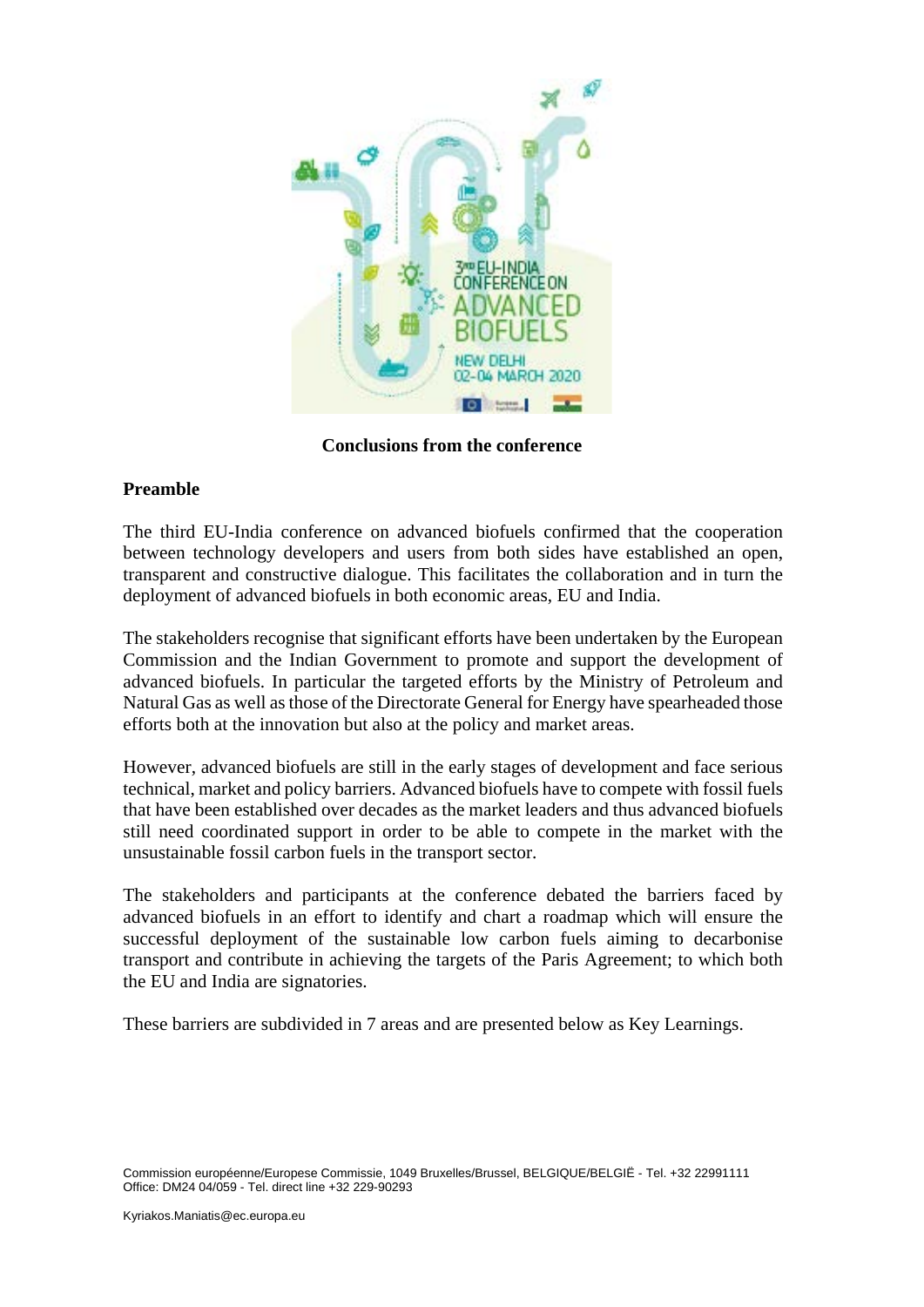# **Key Learnings from the Conference: Addressing the barriers**

# **1. Effectiveness of Bioenergy projects**

- o Identification of technology gaps and stronger support for R&D to make Bioenergy projects commercially competitive.
- o Support R&D for future potential improvements such as new value chains or conversion processes.
- o Create and enhance a consultative process between technology providers, investors, administration and other stakeholders to accelerate deployment.
- o Support in the valorisation and market creation for the by-products of the various value chains.
- o Develop strategies to lower CAPEX and OPEX and design optimisation paths to achieve that.

# **2. Financing bioenergy projects**

- o Sensitising the financing institutions in understanding that bioenergy is and will remain the most important sector among renewable energy sources.
- o Without bioenergy it is not possible to achieve the Paris Agreement obligations of EU and India.
- o A new enabling financing mechanism needs to be developed and the developers need to access and tap into green funds.

#### **3. Optimising the upstream section of the value chain**

- o Creating supply management and pricing mechanisms for the feedstocks.
- o Creation of biomass depots by the local/regional government or via private entrepreneur networks to facilitate storage and supply
- o Securing the involvement of the agricultural sector as strategic partner.
- o Optimising logistics by upstream pre-processing of biomass feedstock for lower process costs.

### **4. Need for advocacy, training and capacity building**

- o The public and the citizen at large needs to be educated on the benefits and opportunities of bioenergy.
- o A learning interdisciplinary community in the total ecosystem needs to be build for proper training and education at a wide range of competencies at all levels.
- o Integrate bioenergy bio based economy and circular economy in the curriculum.

#### **5. Accelerating permitting and licencing approvals at the local level**

- o Rethinking categorisation, approvals and clearance.
- o Establishment of single window clearance for all bioenergy projects.
- o Necessity of creating of market mechanisms, e.g. tradable carbon credits, to incentivize the bioenergy programme - both at national and international level.